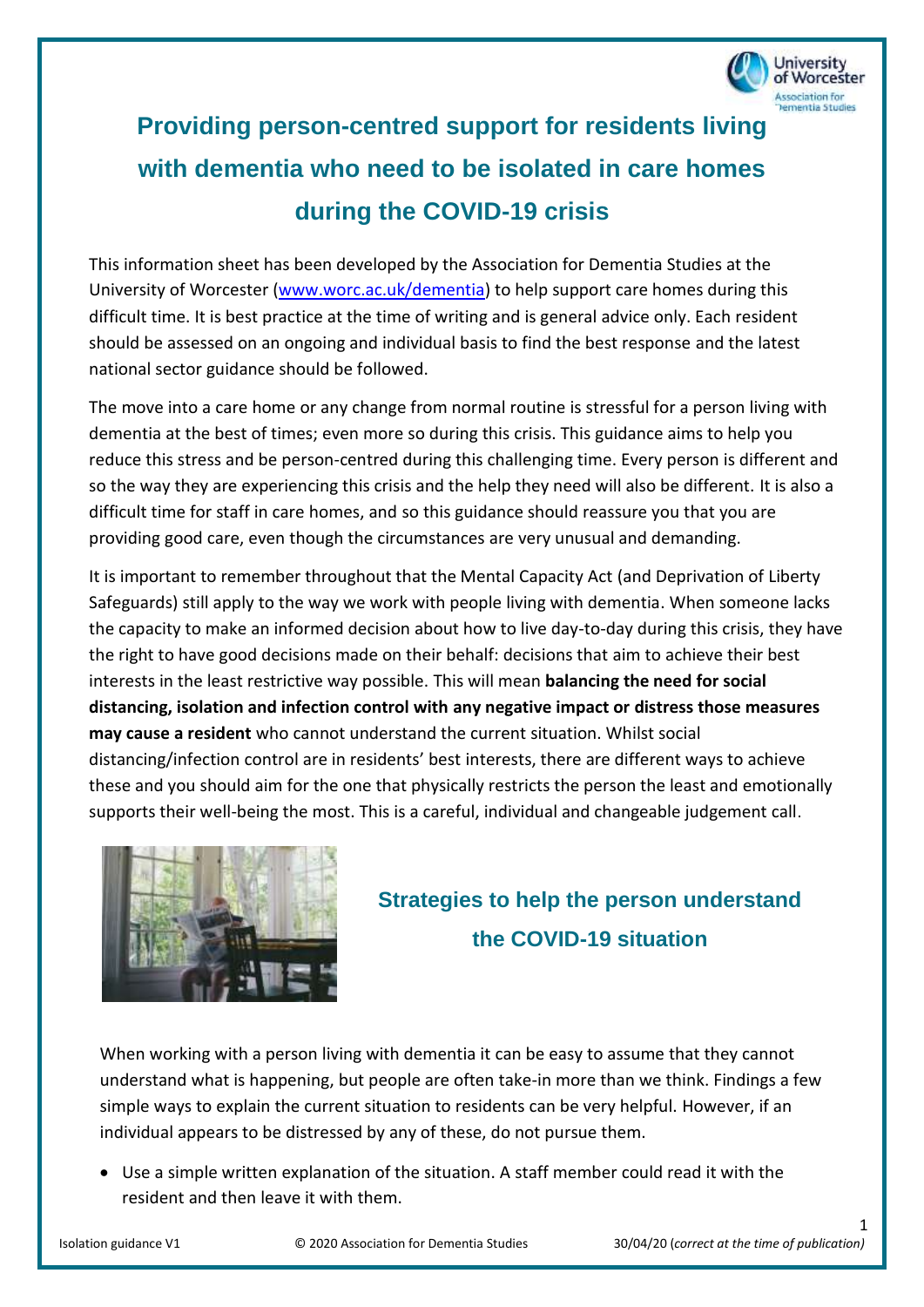

- Display a simple poster in key places for the person (e.g. bathroom door).
- Use a simple explanation for the situation that can be consistently used by staff when interacting with residents (e.g. *"there is a very nasty bug around at the moment and so we have to wear this to keep everyone safe"*). This will help some residents to remember and also ensure that staff's worries are not inadvertently passed onto residents.
- Remember that seeing someone in full PPE can be frightening and so reassurance will need to be given at every interaction, even when the staff member is used to the situation.

#### **Useful links and resources**

- o An easy-read guide to social distancing: Easy Read ['Keeping away from other people'](https://assets.publishing.service.gov.uk/government/uploads/system/uploads/attachment_data/file/876699/COVID-19_Keeping_away_from_other_people_20200328.pdf)
- o Dementia: The Montessori Way provides a [simple COVID-19 poster and booklet](https://dementiathemontessoriway.co.uk/covid-19-resources/)

## **Strategies to create an inviting isolation space**

 As much as possible should be done BEFORE a person moves into the space to increase the chances of positive association. This is particularly so if it is a new resident and a family member cannot accompany them for the move. Any items brought in from outside the care home will need to be quarantined and disinfected prior to being used, so forward planning is important.

- Gather as much information about the person before they move in.
- Ask family members to provide significant items for the person's bedroom from their previous home, (or if just changing rooms, carry them across). These might include photographs, bedspreads, soft toys, handbag, cushions etc. Set these items up in the person's bedroom, making the room look as familiar to the person as possible.
- Whilst objects are important, try to keep floor spaces/walking routes clutter-free to avoid slips and trips. This is more of a risk in unfamiliar spaces.



- Encourage family members/significant people to write a letter or record a film or audio-message reassuring the resident that they are safe and that family and friends will stay in touch.
- Make sure that every resident has a TV, radio, CD player, digital music player in their room.
- Plan in advance for in-room activities that may keep the person occupied. This can change as you get to know what works or doesn't work, but don't let boredom set in!
- If at all possible, staff who are likely to have contact with the new resident in the first week should introduce themselves from an appropriate distance without PPE covering their faces. Photographs of staff without PPE could also be used to help with this.

#### **Useful links and resources**

o The ["this is me" document](https://www.alzheimers.org.uk/sites/default/files/migrate/downloads/this_is_me.pdf) is a simple way to gather information to get to know the person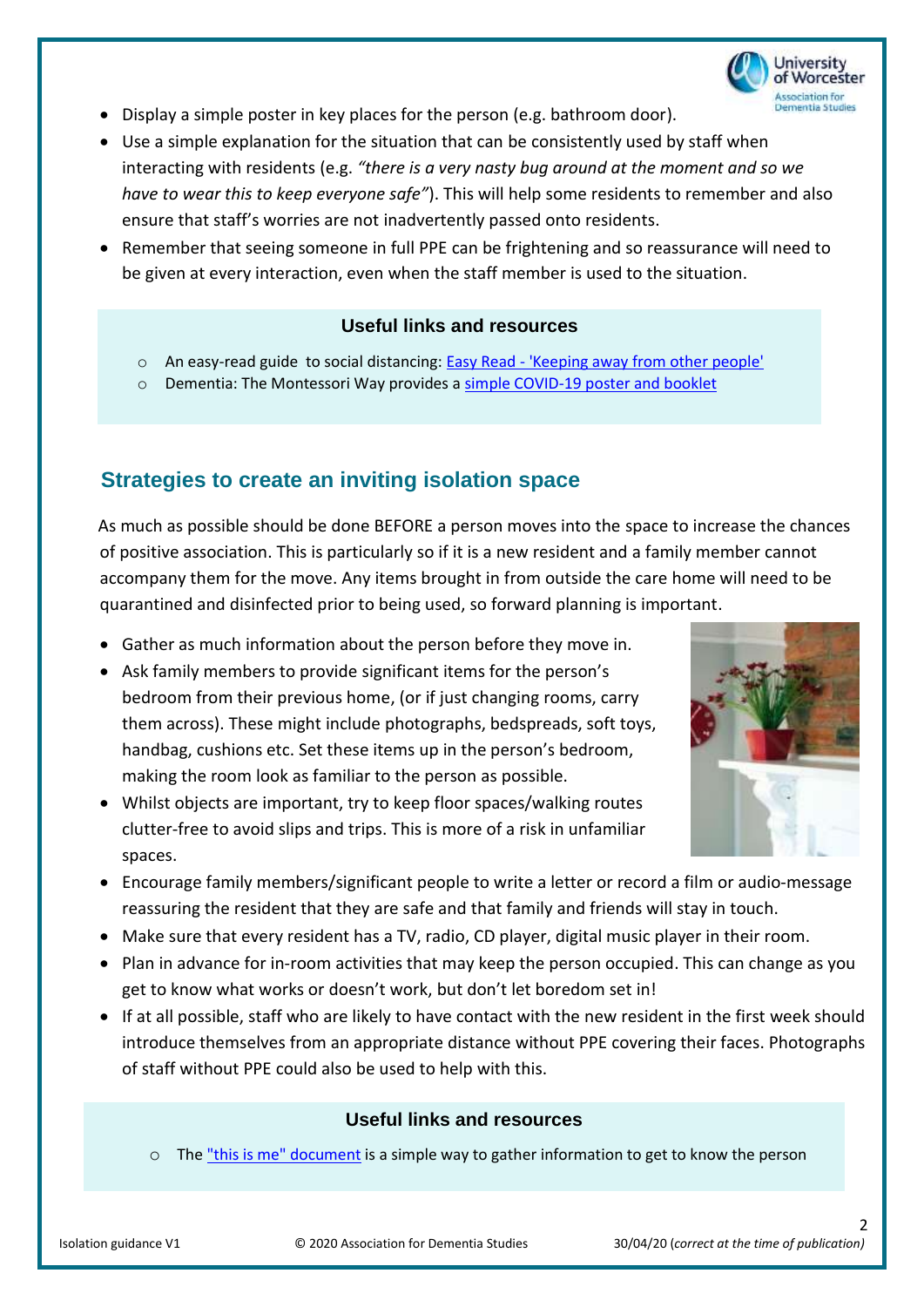



### **Strategies to occupy the person in an isolation space**

The key to encouraging a person to stay in a particular space is to make that space interesting. A lot of distress and seeking-out behaviour stems from boredom. Research shows that just 15 minutes of one-to-one interaction once or twice a day reduces calling-out and agitation for people living with dementia in care homes.

- Create a daily plan based on the person's favourite music, TV and hobbies. This should focus on providing engaging activity *throughout* the day rather than at fixed times, and be pitched to the abilities of the individuals (e.g. folding laundry, sorting items in a rummage box, tidying a drawer, looking at photos, painting a picture, reading or watching a specific DVD).
- Ask families or local volunteer groups to make up activity boxes for the residents. These should contain sensory items and anything that might hold the person's interest. If they are used only in one person's room the cross-contamination risk is minimised, although do make sure the items are suitable for the resident and disinfected before being brought into the home.
- Whenever a staff member interacts with the person in an isolation space they should ensure the person is engaged in an activity before they leave (e.g. "We have some socks here that need sorting, could you help by pairing them up for me?") Initiation of an activity, even when materials are in reach can be difficult for many people living with dementia.
- Music is known to be very powerful for people living with dementia. Unless it distresses the person or conflicts with an alternative activity, ensure the person has music playing that they enjoy. Pay special attention to music that comforts and relaxes the person. You could ask a family member to create an individual playlist on a cheap MP3 player for the person's room.
- If you do not have personalised information about the person, try options that work with other people and observe to see what has a positive effect.
- Consider using simulated presence: This is an audio or film recording from a significant person that reassures the resident that they are safe, and that family and friends have not forgotten them. You could get creative with this: maybe a school child who needs to practice their reading could be filmed telling a story and shared with the resident?

#### **Useful links and resources**

- o The [National Activity Providers Association](http://napa-activities.co.uk/membership/free-resources) has made their resources free including this [Guide to](https://napa-activities.co.uk/wp-content/uploads/2020/04/NAPA-Guidance-Social-distancing-April-2020-002.pdf)  [activities during social distancing](https://napa-activities.co.uk/wp-content/uploads/2020/04/NAPA-Guidance-Social-distancing-April-2020-002.pdf)
- o The Daily Sparkle has a range of [free resources](https://www.dailysparkle.co.uk/covid19-response/) available, focused on residents who are isolated
- o [Playlists for Life](https://www.playlistforlife.org.uk/) is a great website for music in dementia, including some covid-19 resources
- o [Active Minds](https://www.active-minds.org/uk/) sell activity kits for people of all abilities and designed with infection control in mind
- o A guide to[: online resources for activities for older people](https://healthinnovationnetwork.com/wp-content/uploads/2020/04/Maintaining-Activities-for-Older-Adults-during-COVID19.pdf)
- o Remind Me Care are provided 6 months fre[e resources](https://remindmecare.com/about/free/)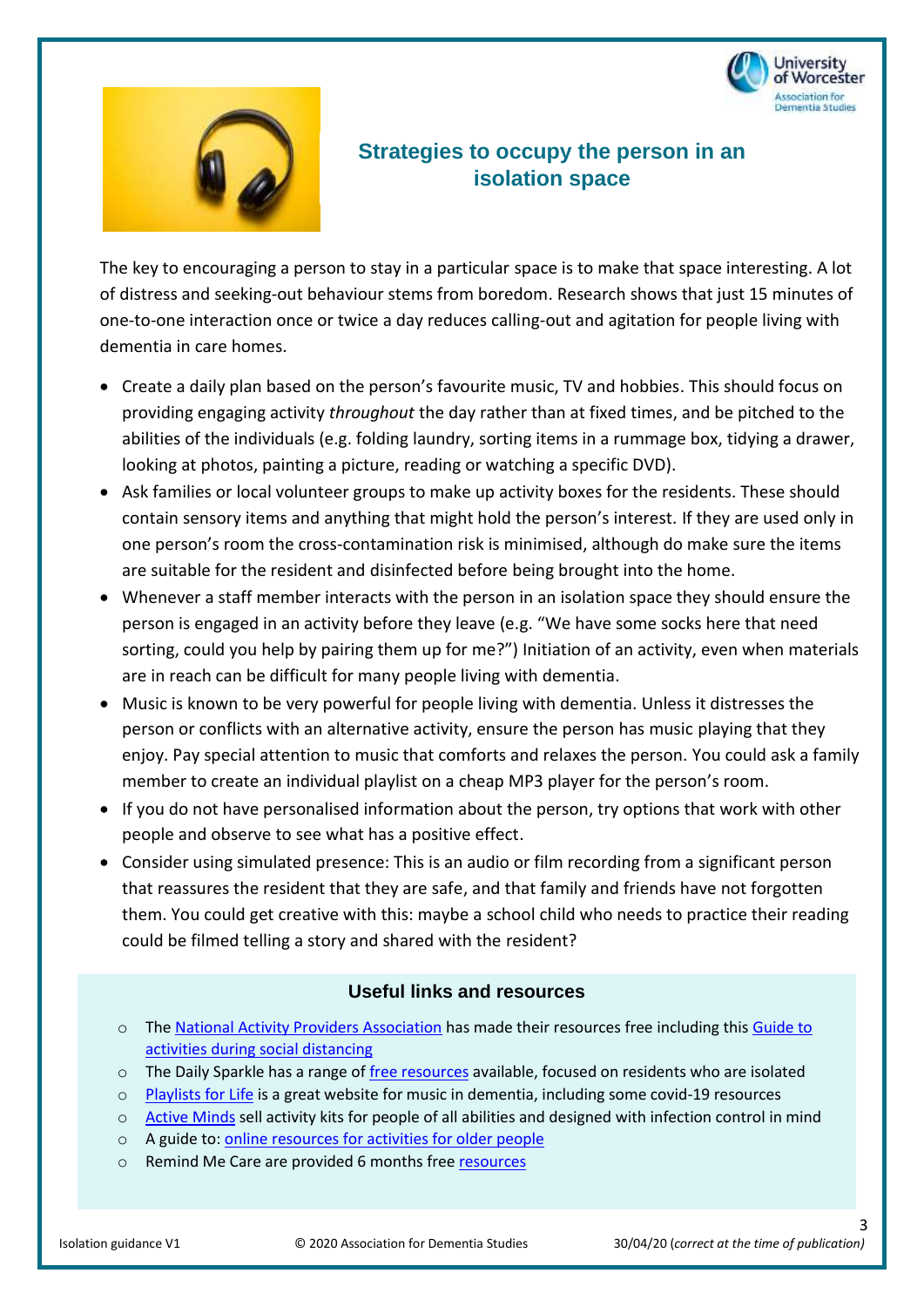## **Using the environment to encourage isolation**

The physical environment is a useful tool for helping to orient a resident and encouraging or discouraging certain activity. However, it is very important to make sure that measures aren't overly-restrictive as this can cause greater frustration and activity from the person, increasing risk.

- Carefully consider whether closing a person's bedroom door is necessary, (has every other option been tried?) A closed door is only useful for aiding isolation/infection control if the person is not distressed by it. Distress and anxiety will increase the likelihood of the person wanting to leave the room. In many situations, an open door and the opportunity to see others and receive verbal reassurance from a distance will encourage the person to stay-put for longer periods of time and result in less frustration and escalating behaviour. You could consider the use of assistive technology as an alternative to physical measures (e.g. a threshold alarm)
- Make sure the resident can see out of their window and that the view is not obstructed by large items on windowsills or TV screens. You could make a simple [birdfeeder](https://www.youtube.com/watch?v=7yV6V6rtpyc) for them to watch
- Maximise connection to nature/the outside by making sure curtains are not blocking natural light.
- Think about the temperature, noise and lighting; is it comfortable? Does it encourage the person to stay inside? (e.g. not too warm/cold, sufficient light to see; quiet enough to hear their music?)
- Remember that some odours e.g. toilets or cleaning fluids can be really unpleasant and cause people to want to escape them, but pleasant smells can be evocative (e.g. fresh flowers in a room)
- Make sure people can see favourite items from where they spend their time (e.g. bed or chair).
- If the resident would like one, make sure that there is an easy to read clock and calendar in their room to support orientation
- Make sure snacks and a constant flow of drinks (if safe for the resident) are available in the person's room. This way they're less likely to 'seek' out food/drink by leaving the room.



## **Strategies to meet people's need for human contact**

It is very important to remember that contact with others is a basic human need and so people living with dementia will naturally seek it out. Social isolation may be in a person's best interests right now, but that means we need to try and meet the need for human contact in other ways. The better you achieve this, the less likely the person is to try and seek out that contact (by leaving their space, going into other rooms etc.) or show their frustration through their behaviour.

4